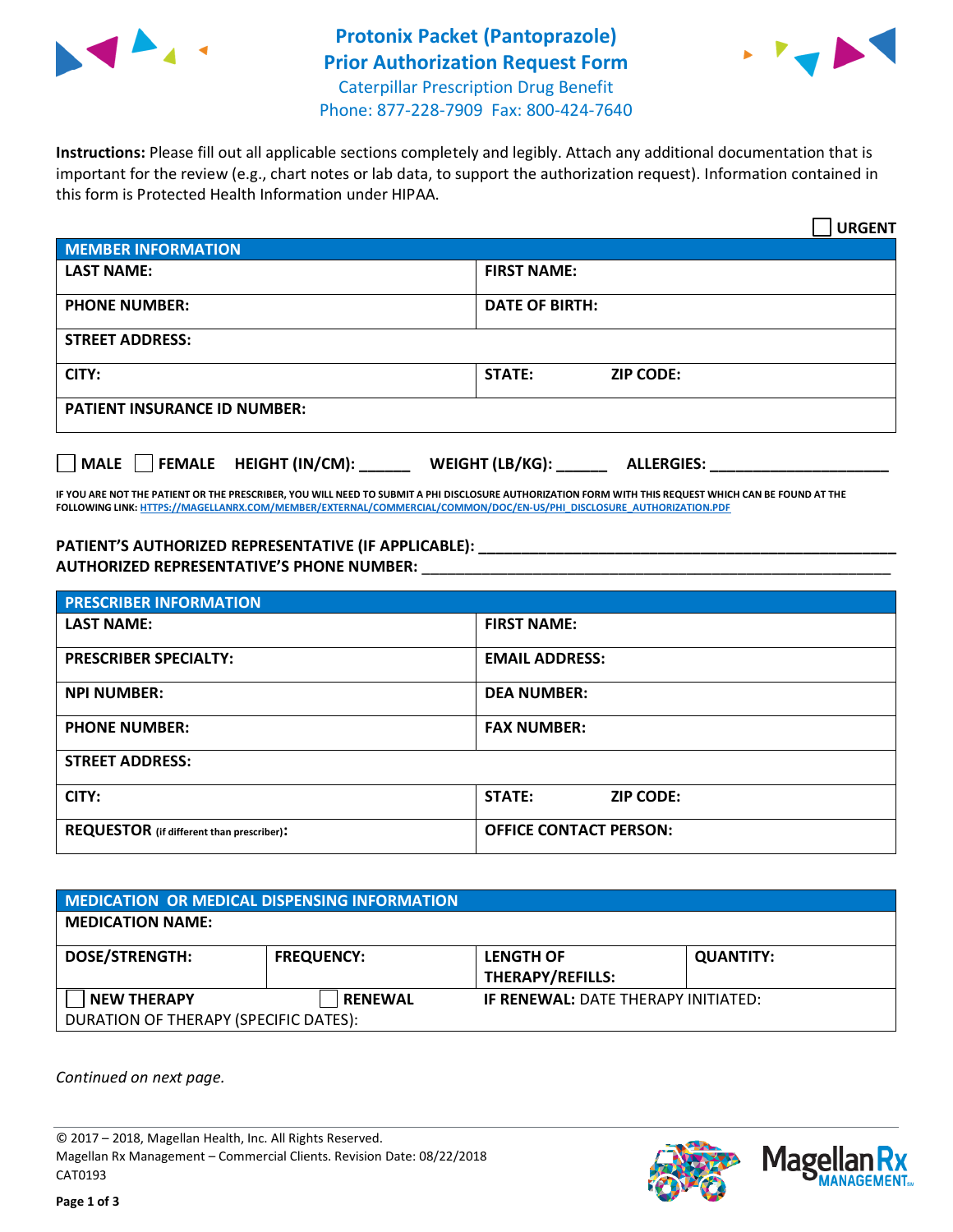



| <b>MEMBER'S LAST NAME:</b>                                                                                                                                                                                                                                                                         | <b>MEMBER'S FIRST NAME:</b>                                                                                                                      |                                    |  |  |  |
|----------------------------------------------------------------------------------------------------------------------------------------------------------------------------------------------------------------------------------------------------------------------------------------------------|--------------------------------------------------------------------------------------------------------------------------------------------------|------------------------------------|--|--|--|
|                                                                                                                                                                                                                                                                                                    | 1. HAS THE PATIENT TRIED ANY OTHER MEDICATIONS FOR THIS CONDITION?                                                                               | YES (if yes, complete below)<br>NO |  |  |  |
| <b>MEDICATION/THERAPY (SPECIFY</b>                                                                                                                                                                                                                                                                 | <b>DURATION OF THERAPY (SPECIFY</b>                                                                                                              | <b>RESPONSE/REASON FOR</b>         |  |  |  |
| DRUG NAME AND DOSAGE):                                                                                                                                                                                                                                                                             | DATES):                                                                                                                                          | <b>FAILURE/ALLERGY:</b>            |  |  |  |
|                                                                                                                                                                                                                                                                                                    |                                                                                                                                                  |                                    |  |  |  |
|                                                                                                                                                                                                                                                                                                    |                                                                                                                                                  |                                    |  |  |  |
| <b>2. LIST DIAGNOSES:</b>                                                                                                                                                                                                                                                                          |                                                                                                                                                  | <b>ICD-10:</b>                     |  |  |  |
|                                                                                                                                                                                                                                                                                                    |                                                                                                                                                  |                                    |  |  |  |
|                                                                                                                                                                                                                                                                                                    | 3. REQUIRED CLINICAL INFORMATION: PLEASE PROVIDE ALL RELEVANT CLINICAL INFORMATION TO SUPPORT A                                                  |                                    |  |  |  |
| PRIOR AUTHORIZATION.                                                                                                                                                                                                                                                                               |                                                                                                                                                  |                                    |  |  |  |
| <b>Clinical Information:</b>                                                                                                                                                                                                                                                                       |                                                                                                                                                  |                                    |  |  |  |
| Is the patient using an enteral feeding tube? $\square$ Yes $\square$ No                                                                                                                                                                                                                           |                                                                                                                                                  |                                    |  |  |  |
|                                                                                                                                                                                                                                                                                                    |                                                                                                                                                  |                                    |  |  |  |
|                                                                                                                                                                                                                                                                                                    | Does the patient have difficulty swallowing and is the patient currently not taking any other tablets or capsules                                |                                    |  |  |  |
| (Exception: orally dissolving tablets and sprinkle capsules)? □ Yes □ No                                                                                                                                                                                                                           | If no, please provide rationale, explaining why the patient is unable to take regular oral tablets or capsules:                                  |                                    |  |  |  |
|                                                                                                                                                                                                                                                                                                    |                                                                                                                                                  |                                    |  |  |  |
|                                                                                                                                                                                                                                                                                                    |                                                                                                                                                  |                                    |  |  |  |
| <b>Reauthorization:</b>                                                                                                                                                                                                                                                                            |                                                                                                                                                  |                                    |  |  |  |
| If this is a reauthorization request, answer the following:                                                                                                                                                                                                                                        |                                                                                                                                                  |                                    |  |  |  |
|                                                                                                                                                                                                                                                                                                    | Is the patient currently taking any other tablets or capsules (Exception: orally dissolving tablets and sprinkle                                 |                                    |  |  |  |
| capsules)? □ Yes □ No                                                                                                                                                                                                                                                                              |                                                                                                                                                  |                                    |  |  |  |
|                                                                                                                                                                                                                                                                                                    | If yes, please provide rationale, explaining why the patient is unable to take regular oral tablets or capsules:                                 |                                    |  |  |  |
|                                                                                                                                                                                                                                                                                                    |                                                                                                                                                  |                                    |  |  |  |
|                                                                                                                                                                                                                                                                                                    |                                                                                                                                                  |                                    |  |  |  |
|                                                                                                                                                                                                                                                                                                    | Are there any other comments, diagnoses, symptoms, medications tried or failed, and/or any other information the                                 |                                    |  |  |  |
| physician feels is important to this review?                                                                                                                                                                                                                                                       |                                                                                                                                                  |                                    |  |  |  |
|                                                                                                                                                                                                                                                                                                    |                                                                                                                                                  |                                    |  |  |  |
|                                                                                                                                                                                                                                                                                                    |                                                                                                                                                  |                                    |  |  |  |
|                                                                                                                                                                                                                                                                                                    |                                                                                                                                                  |                                    |  |  |  |
| Please note: Not all drugs/diagnosis are covered on all plans. This request may be denied unless all required<br>information is received.                                                                                                                                                          |                                                                                                                                                  |                                    |  |  |  |
| ATTESTATION: I attest the information provided is true and accurate to the best of my knowledge. I understand that                                                                                                                                                                                 |                                                                                                                                                  |                                    |  |  |  |
| the Health Plan, insurer, Medical Group or its designees may perform a routine audit and request the medical                                                                                                                                                                                       |                                                                                                                                                  |                                    |  |  |  |
| information necessary to verify the accuracy of the information reported on this form.                                                                                                                                                                                                             |                                                                                                                                                  |                                    |  |  |  |
|                                                                                                                                                                                                                                                                                                    |                                                                                                                                                  |                                    |  |  |  |
| Prescriber Signature or Electronic I.D. Verification:                                                                                                                                                                                                                                              |                                                                                                                                                  | Date:                              |  |  |  |
| CONFIDENTIALITY NOTICE: The documents accompanying this transmission contain confidential health information that is legally privileged. If<br>you are not the intended recipient, you are hereby notified that any disclosure, copying, distribution, or action taken in reliance on the contents |                                                                                                                                                  |                                    |  |  |  |
|                                                                                                                                                                                                                                                                                                    | of these documents is strictly prohibited. If you have received this information in error, please notify the sender immediately (via return FAX) |                                    |  |  |  |
| and arrange for the return or destruction of these documents.                                                                                                                                                                                                                                      |                                                                                                                                                  |                                    |  |  |  |
|                                                                                                                                                                                                                                                                                                    |                                                                                                                                                  |                                    |  |  |  |



**Magella** 

**MANAGEMENT**<sub>SM</sub>